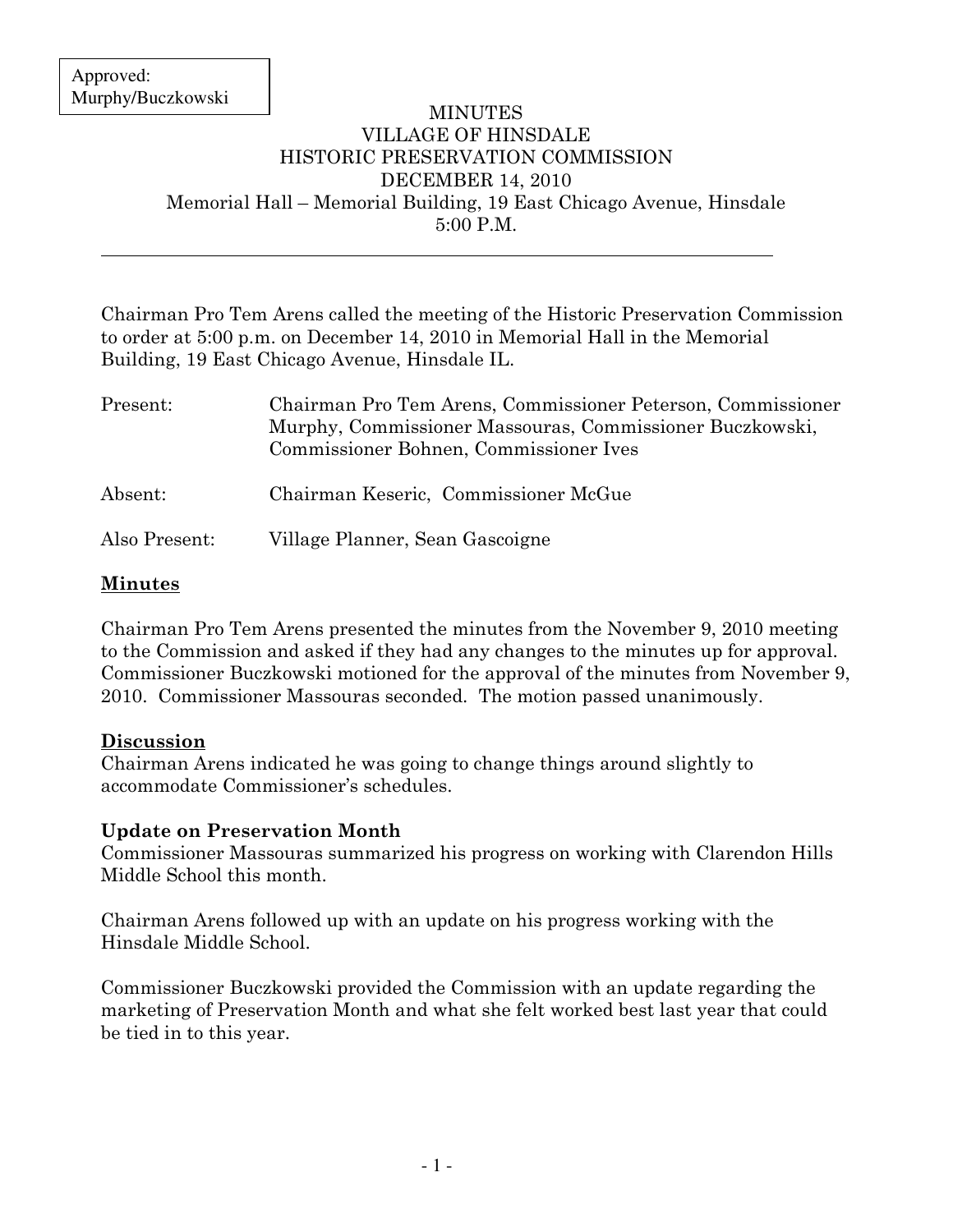Commissioner Bohnen provided suggestions that could be implemented throughout the year to provide more exposure to historic preservation generally, as well Preservation Month.

Discussion ensued amongst the Commissioners regarding different ideas to provide better publicity leading up to Preservation Month.

Commissioner Murphy summarized progress on nominations and judging and offered thoughts on it could be improved this year.

Chairman Arens thanked the Commissioners for their efforts and asked Commissioner Bohnen if he could work with Commissioner Peterson on securing prizes and awards. Commissioner Bohnen indicated he would.

## Upcoming Meetings

Chairman Arens asked everyone that had their calendars filled out, to provide those to Mr. Gascoigne and those that didn't, try to complete them and drop them off.

General discussion ensued regarding upcoming meetings, the scheduling for potential landmarked homes and whether a general placeholder could be provided on each month's agenda for a potential landmarkings.

Mr. Gascoigne summarized and indicated that the landmarking process was a public hearing for a site specific address and that the public hearing process required would need to wait for an application to be submitted to place them on an agenda.

# Utilization of Village Studies

Chairman Arens introduced the agenda item and indicated that he felt the best way to address this would be to form sub-committees to review these documents.

General discussion ensued regarding the information that was available and areas that the studies covered.

Commissioner Bohnen offered the suggestion of breaking the studies down into specific areas and working with those neighborhoods to educate them on the historical significance of their neighborhood.

General discussion ensued regarding the neighborhoods, the organization of the studies and whether this idea could also be tied somehow to Preservation Month.

Chairman Arens suggested picking this subject up at the next meeting. The Commission discussed some final thoughts on the studies.

Chairman Arens asked if there were any other thoughts or comments.